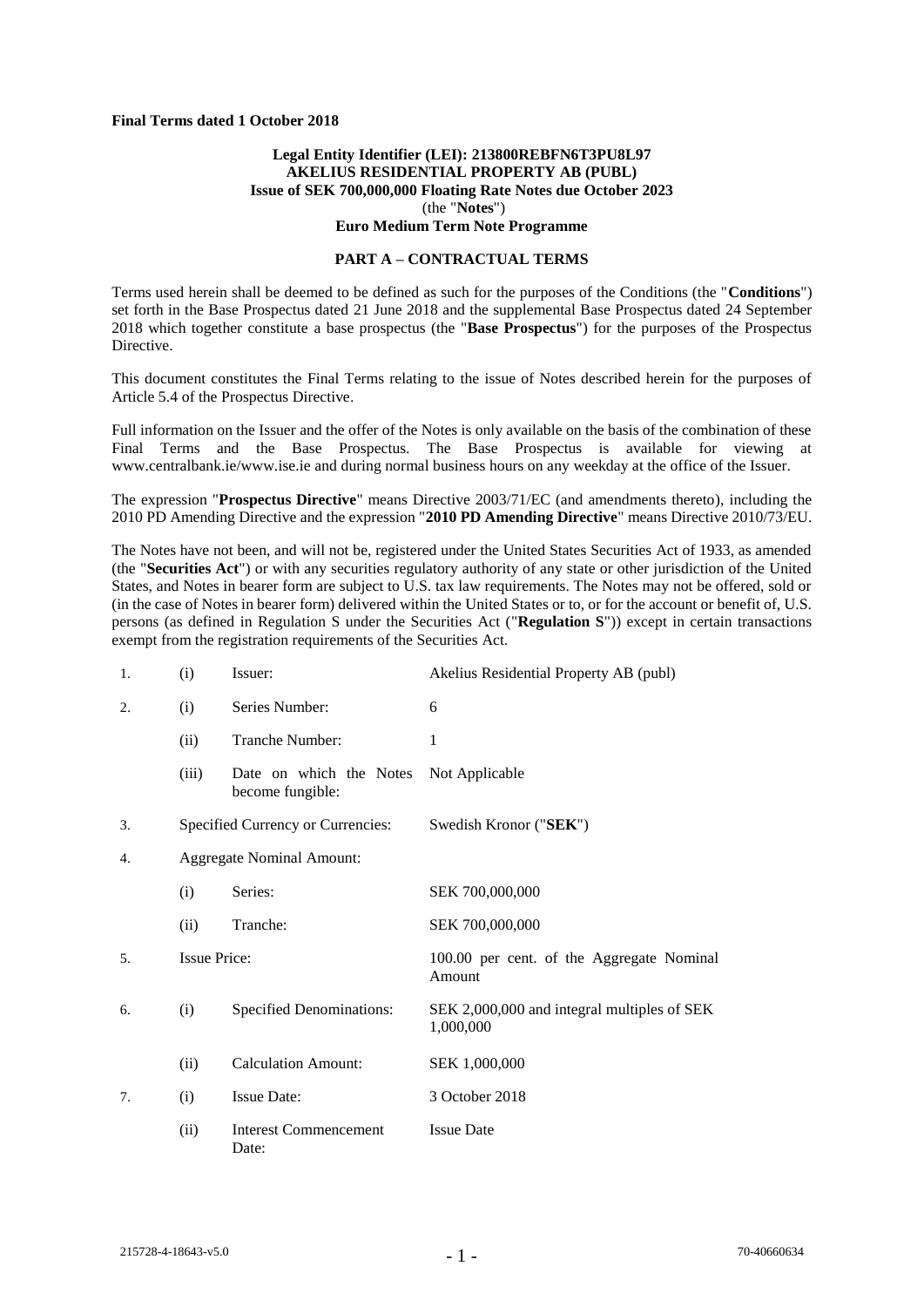| 8.  | <b>Maturity Date:</b>                              |                                                             | Interest Payment Date falling in or nearest to<br>October 2023                                                                                                   |
|-----|----------------------------------------------------|-------------------------------------------------------------|------------------------------------------------------------------------------------------------------------------------------------------------------------------|
| 9.  | Interest Basis:<br>(i)                             |                                                             | 3 month STIBOR +1.30 per cent. Floating Rate<br>(see paragraph 15 below)                                                                                         |
|     | (ii)                                               | Ratings Step Up/Step Down:                                  | Not Applicable                                                                                                                                                   |
| 10. | Redemption/Payment Basis:                          |                                                             | Subject to any purchase and cancellation or<br>early redemption, the Notes will be redeemed<br>on the Maturity Date at 100 per cent. of their<br>nominal amount. |
| 11. | Change of Interest or<br>Redemption/Payment Basis: |                                                             | Not Applicable                                                                                                                                                   |
| 12. | Put/Call Options:                                  |                                                             | Change of Control Put Option                                                                                                                                     |
|     |                                                    |                                                             | (see paragraph 19 below)                                                                                                                                         |
| 13. | (i)                                                | Status of the Notes:                                        | Senior                                                                                                                                                           |
|     |                                                    | (ii) Date Board approval for issuance<br>of Notes obtained: | 24 September 2018                                                                                                                                                |

# **PROVISIONS RELATING TO INTEREST (IF ANY) PAYABLE**

| 14.                                                                                                                                             | <b>Fixed Rate Note Provisions</b>        |                                                                                                                                                             | Not Applicable                                                                                                                                                                                                                                |  |
|-------------------------------------------------------------------------------------------------------------------------------------------------|------------------------------------------|-------------------------------------------------------------------------------------------------------------------------------------------------------------|-----------------------------------------------------------------------------------------------------------------------------------------------------------------------------------------------------------------------------------------------|--|
| 15.                                                                                                                                             |                                          | <b>Floating Rate Note Provisions</b>                                                                                                                        | Applicable                                                                                                                                                                                                                                    |  |
|                                                                                                                                                 | (i)                                      | Specified Period:                                                                                                                                           | Quarterly                                                                                                                                                                                                                                     |  |
|                                                                                                                                                 | (ii)                                     | <b>Interest Payment Dates:</b>                                                                                                                              | 3 January, 3 April, 3 July and 3 October in each<br>year, commencing on the First Interest<br>Payment Date, up to and including the Maturity<br>Date, subject to adjustment in accordance with<br>the Business Day Convention specified below |  |
|                                                                                                                                                 | (iii)                                    | First Interest Payment Date:                                                                                                                                | 3 January 2019                                                                                                                                                                                                                                |  |
|                                                                                                                                                 | (iv)                                     | <b>Business Day Convention:</b>                                                                                                                             | Modified Following Business Day Convention                                                                                                                                                                                                    |  |
| Additional<br><b>Business</b><br>(v)<br>$Centre(s)$ :<br>Manner in which the $Rate(s)$<br>(vi)<br>of Interest<br>is/are<br>to be<br>determined: |                                          |                                                                                                                                                             | Not Applicable                                                                                                                                                                                                                                |  |
|                                                                                                                                                 |                                          |                                                                                                                                                             | <b>Screen Rate Determination</b>                                                                                                                                                                                                              |  |
|                                                                                                                                                 | (vii)                                    | Party<br>responsible<br>for<br>calculating the Rate(s) of<br>and/or<br>Interest<br>Interest<br>(i f)<br>the<br>Amount(s)<br>not<br>Principal Paying Agent): | Not Applicable                                                                                                                                                                                                                                |  |
| <b>Screen Rate Determination:</b><br>(viii)<br>Reference Rate:                                                                                  |                                          |                                                                                                                                                             |                                                                                                                                                                                                                                               |  |
|                                                                                                                                                 |                                          |                                                                                                                                                             | 3 month STIBOR                                                                                                                                                                                                                                |  |
|                                                                                                                                                 | Interest<br>Determination<br>$Date(s)$ : |                                                                                                                                                             | The second Stockholm business day prior to<br>the start of each Interest Period                                                                                                                                                               |  |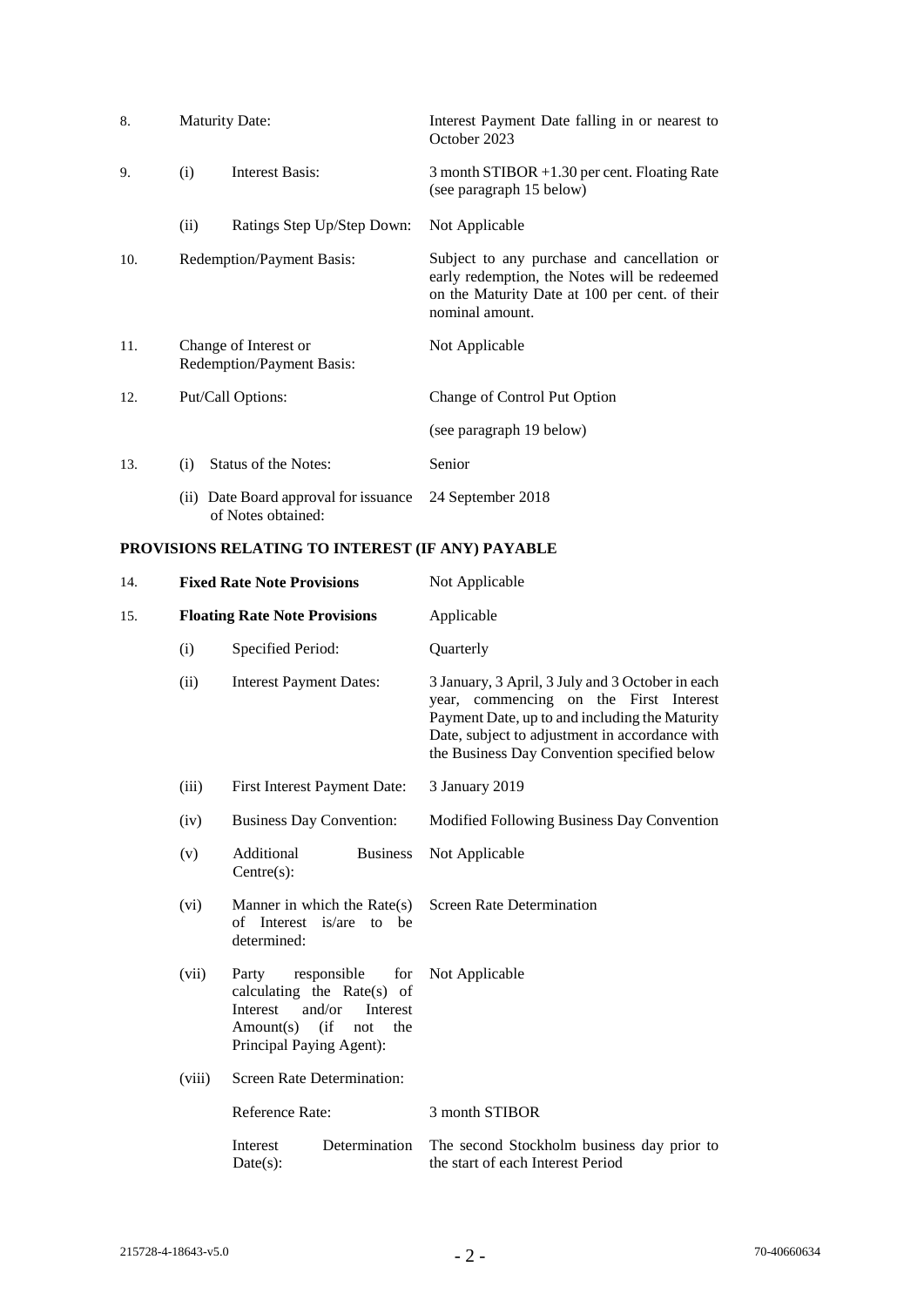|     |                    | <b>Relevant Screen Page:</b>       | Nasdaq Stockholm's website  |
|-----|--------------------|------------------------------------|-----------------------------|
|     |                    | <b>Relevant Time:</b>              | 11.00 a.m. Stockholm time   |
|     |                    | Relevant Financial Centre:         | Stockholm                   |
|     | (ix)               | <b>ISDA</b> Determination:         | Not Applicable              |
|     | $(x_i)$            | $Margin(s)$ :                      | $+1.30$ per cent. per annum |
|     | (xii)              | Minimum Rate of Interest:          | Not Applicable              |
|     | (xiii)             | Maximum Rate of Interest:          | Not Applicable              |
|     | (xiv)              | Day Count Fraction:                | Actual/360                  |
|     | $\left( xy\right)$ | Linear Interpolation:              | Not Applicable              |
|     | (xvi)              | Reference Banks:                   | As per the Conditions       |
| 16. |                    | <b>Zero Coupon Note Provisions</b> | Not Applicable              |

# **PROVISIONS RELATING TO REDEMPTION**

| 17. | Call Option                          |                                                                              | Not Applicable                                                              |
|-----|--------------------------------------|------------------------------------------------------------------------------|-----------------------------------------------------------------------------|
| 18. | Put Option                           |                                                                              | Not Applicable                                                              |
| 19. |                                      | Change of Control Put Option:                                                | Applicable                                                                  |
|     | (i)                                  | <b>Optional Redemption</b><br>Amount(s) (Change of<br>Control) of each Note: | SEK 1,000,000 per Calculation Amount                                        |
|     | (ii)                                 | Change<br>Period                                                             | of Control Put As per the Conditions                                        |
| 20. | <b>Note</b>                          |                                                                              | <b>Final Redemption Amount of each</b> SEK 1,000,000 per Calculation Amount |
| 21. | <b>Early Redemption Amount (Tax)</b> |                                                                              | SEK 1,000,000 per Calculation Amount                                        |
| 22. |                                      | <b>Early Termination Amount</b>                                              | SEK 1,000,000 per Calculation Amount                                        |

### **GENERAL PROVISIONS APPLICABLE TO THE NOTES**

| 23. | Form of Notes:                                                                                                 | <b>Bearer Notes:</b>                                                                                                                                                                             |  |  |
|-----|----------------------------------------------------------------------------------------------------------------|--------------------------------------------------------------------------------------------------------------------------------------------------------------------------------------------------|--|--|
|     |                                                                                                                | Temporary Global Note exchangeable for a<br>Permanent Global Note which is exchangeable<br>for Definitive Notes in the limited<br>circumstances specified in the Permanent<br><b>Global Note</b> |  |  |
| 24. | New Global Note:                                                                                               | No.                                                                                                                                                                                              |  |  |
| 25. | Additional Financial Centre(s) or Not Applicable<br>other special provisions relating to<br>payment dates:     |                                                                                                                                                                                                  |  |  |
| 26. | Talons for future Coupons to be No<br>attached to Definitive Notes (and<br>dates on which such Talons mature): |                                                                                                                                                                                                  |  |  |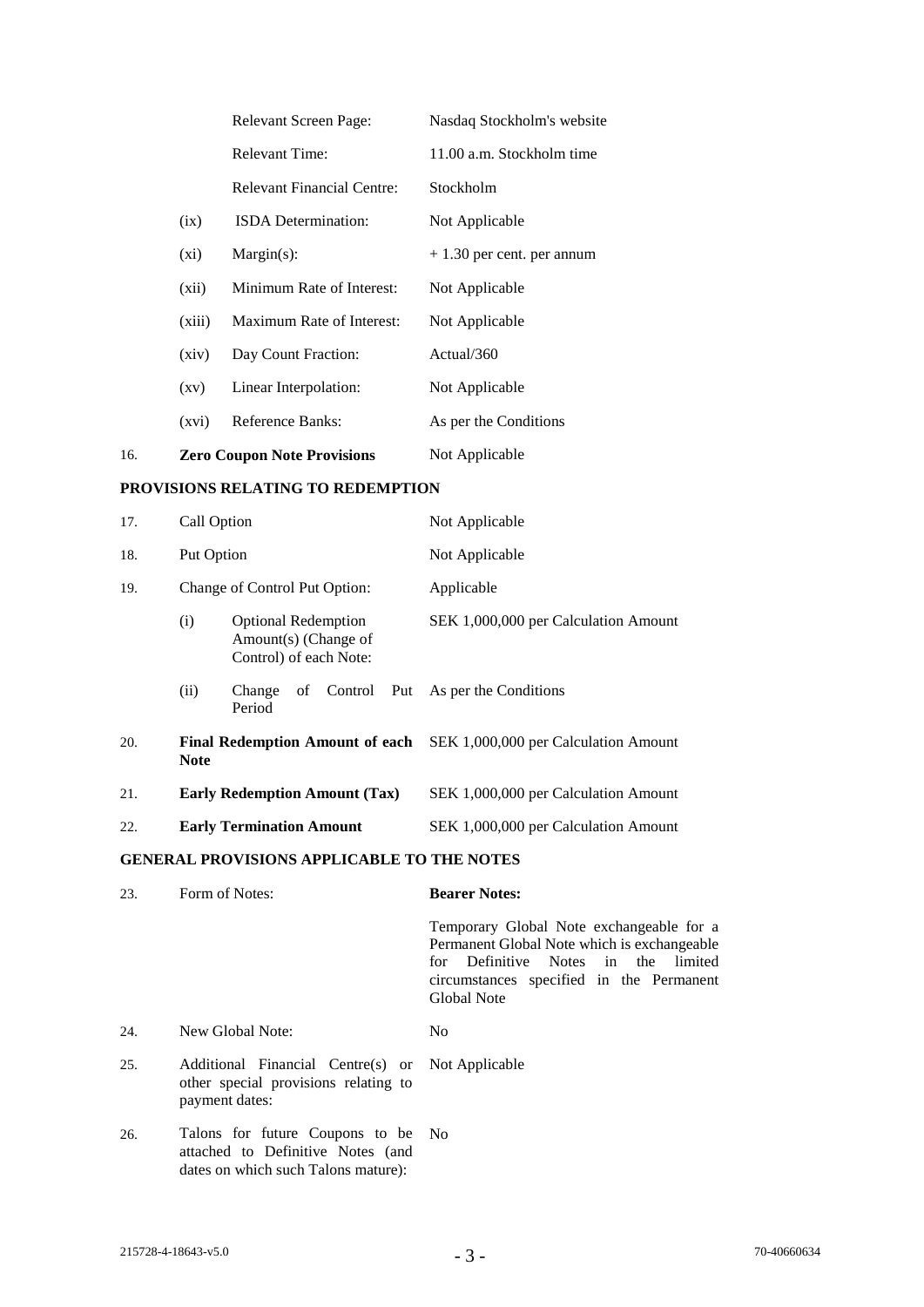- 27. Prohibition of Sales to EEA Retail Not Applicable Investors: 28. Relevant Benchmark: STIBOR is provided by Swedish Bankers'
	- Association. As at the date hereof, Swedish Bankers' Association does not appear in the register of administrators and benchmarks established and maintained by ESMA pursuant to Article 36 (*Register of administrators and benchmarks*) of the Benchmark Regulation.

Signed on behalf of Akelius Residential Property AB (publ):

By: ........................................................................... Duly authorised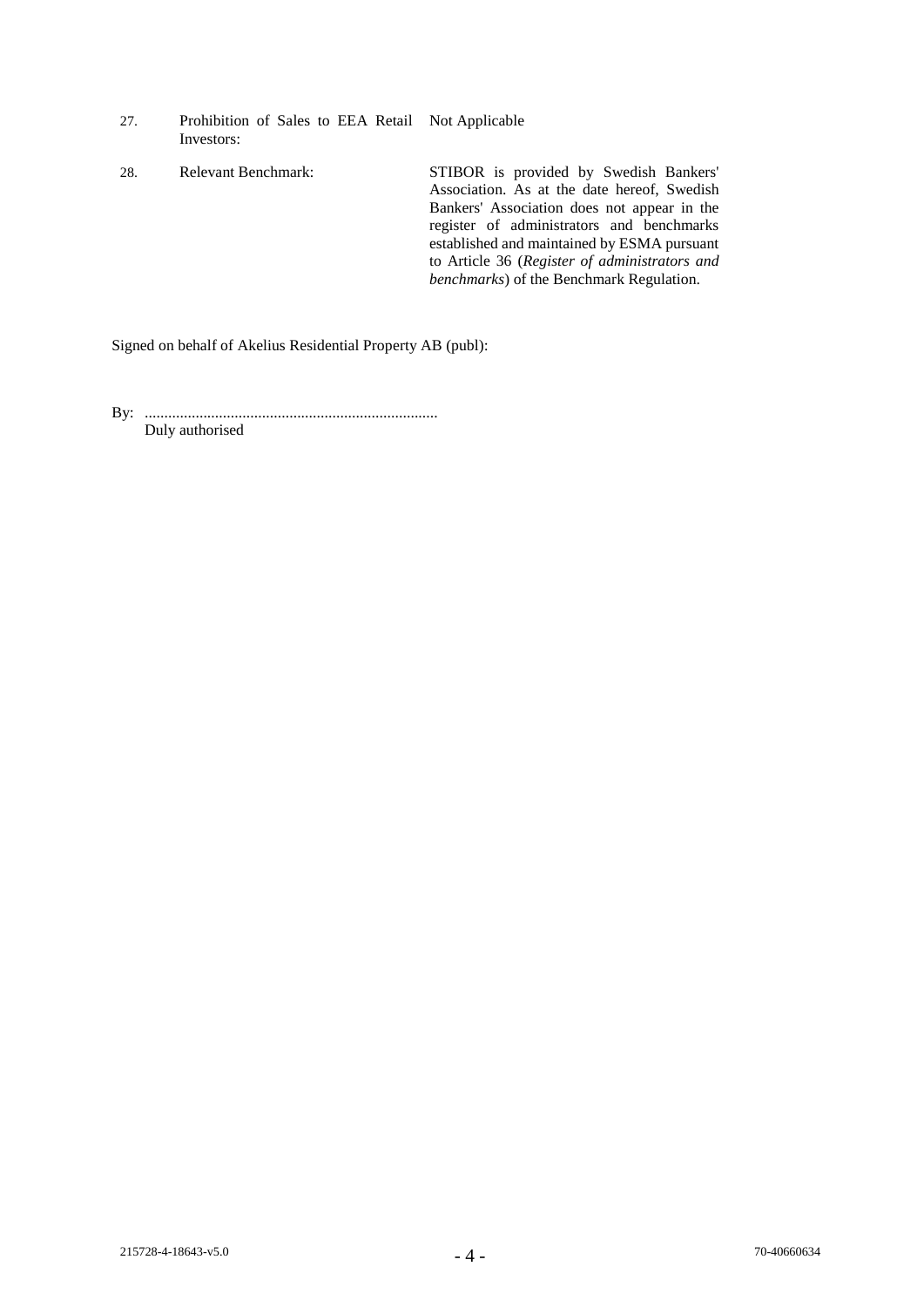### **PART B – OTHER INFORMATION**

### 1. **LISTING AND ADMISSION TO TRADING**

| (i)  | Listing:                                                          | Ireland                                                                                                                                                                                                                        |
|------|-------------------------------------------------------------------|--------------------------------------------------------------------------------------------------------------------------------------------------------------------------------------------------------------------------------|
| (i)  | Admission to Trading:                                             | Application has been made by the Issuer (or<br>on its behalf) for the Notes to be admitted to<br>trading on the regulated market of the Irish<br>Stock Exchange trading as Euronext Dublin<br>with effect from the Issue Date. |
| (ii) | Estimate of total expenses<br>related to admission to<br>trading: | EUR 1,000                                                                                                                                                                                                                      |

#### 2. **RATINGS** The Notes to be issued are not expected to be rated.

# 3. **INTERESTS OF NATURAL AND LEGAL PERSONS INVOLVED IN THE ISSUE/OFFER**

Save for any fees payable to the Joint Lead Managers, so far as the Issuer is aware, no person involved in the offer of the Notes has an interest material to the offer. The Joint Lead Managers and their affiliates have engaged, and may in the future engage, in investment banking and/or commercial banking transactions with, and may perform other services for, the Issuer and its affiliates in the ordinary course of business.

# 4. **USE OF PROCEEDS**

The proceeds of the issue will be used for the general corporate purposes of the Group (including investments, acquisitions and development projects) and for the repayment of some of the Group's existing indebtedness (including any indebtedness that may be owed to any of the Joint Lead Managers).

# 5. **OPERATIONAL INFORMATION**

| ISIN:                                                                           | XS1889043193                                                                                                                                                                                                                                                                                                                                                                              |
|---------------------------------------------------------------------------------|-------------------------------------------------------------------------------------------------------------------------------------------------------------------------------------------------------------------------------------------------------------------------------------------------------------------------------------------------------------------------------------------|
| Common Code:                                                                    | 188904319                                                                                                                                                                                                                                                                                                                                                                                 |
| FISN:                                                                           | AKELIUS RES (PU/VAR MTN 20231003                                                                                                                                                                                                                                                                                                                                                          |
| CFI:                                                                            | <b>DTVUFB</b>                                                                                                                                                                                                                                                                                                                                                                             |
| Delivery:                                                                       | Delivery against payment                                                                                                                                                                                                                                                                                                                                                                  |
| Names and addresses of additional<br>Paying Agent(s) (if any):                  | Not Applicable                                                                                                                                                                                                                                                                                                                                                                            |
| Intended to be held in a manner<br>which would allow Eurosystem<br>eligibility: | No. Whilst the designation is specified as "no"<br>at the date of these Final Terms, should the<br>Eurosystem eligibility criteria be amended in<br>the future such that the Notes are capable of<br>meeting them the Notes may then be<br>deposited with one of the ICSDs as common<br>safekeeper. Note that this does not necessarily<br>mean that the Notes will then be recognised as |

eligible collateral for Eurosystem monetary policy and intra day credit operations by the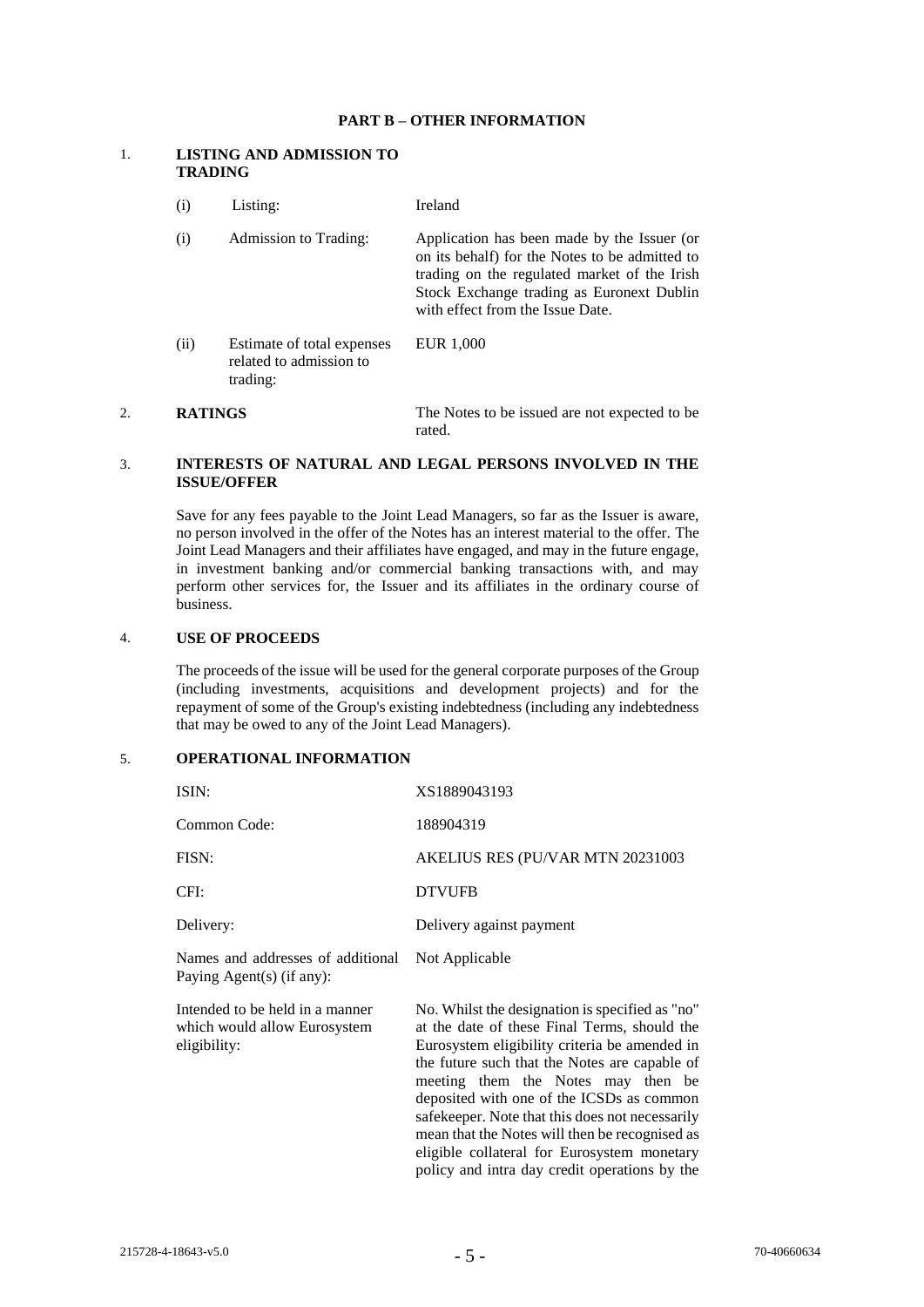Eurosystem at any time during their life. Such recognition will depend upon the ECB being satisfied that Eurosystem eligibility criteria have been met.

# 6. **DISTRIBUTION**

| (i)   | Method of Distribution:<br>If syndicated:            |                                               | Syndicated                            |  |
|-------|------------------------------------------------------|-----------------------------------------------|---------------------------------------|--|
| (ii)  |                                                      |                                               |                                       |  |
|       | (A)                                                  | Names of<br>Managers                          | Danske Bank A/S<br>Swedbank AB (publ) |  |
|       | (B)                                                  | Stabilisation<br>if<br>$Manager(s)$ ,<br>any: | Not Applicable                        |  |
| (iii) | If non-syndicated, name of Not Applicable<br>Dealer: |                                               |                                       |  |
| (iv)  | U.S. Selling Restrictions:                           |                                               | Reg. S Compliance Category 2; TEFRA D |  |
|       |                                                      |                                               |                                       |  |